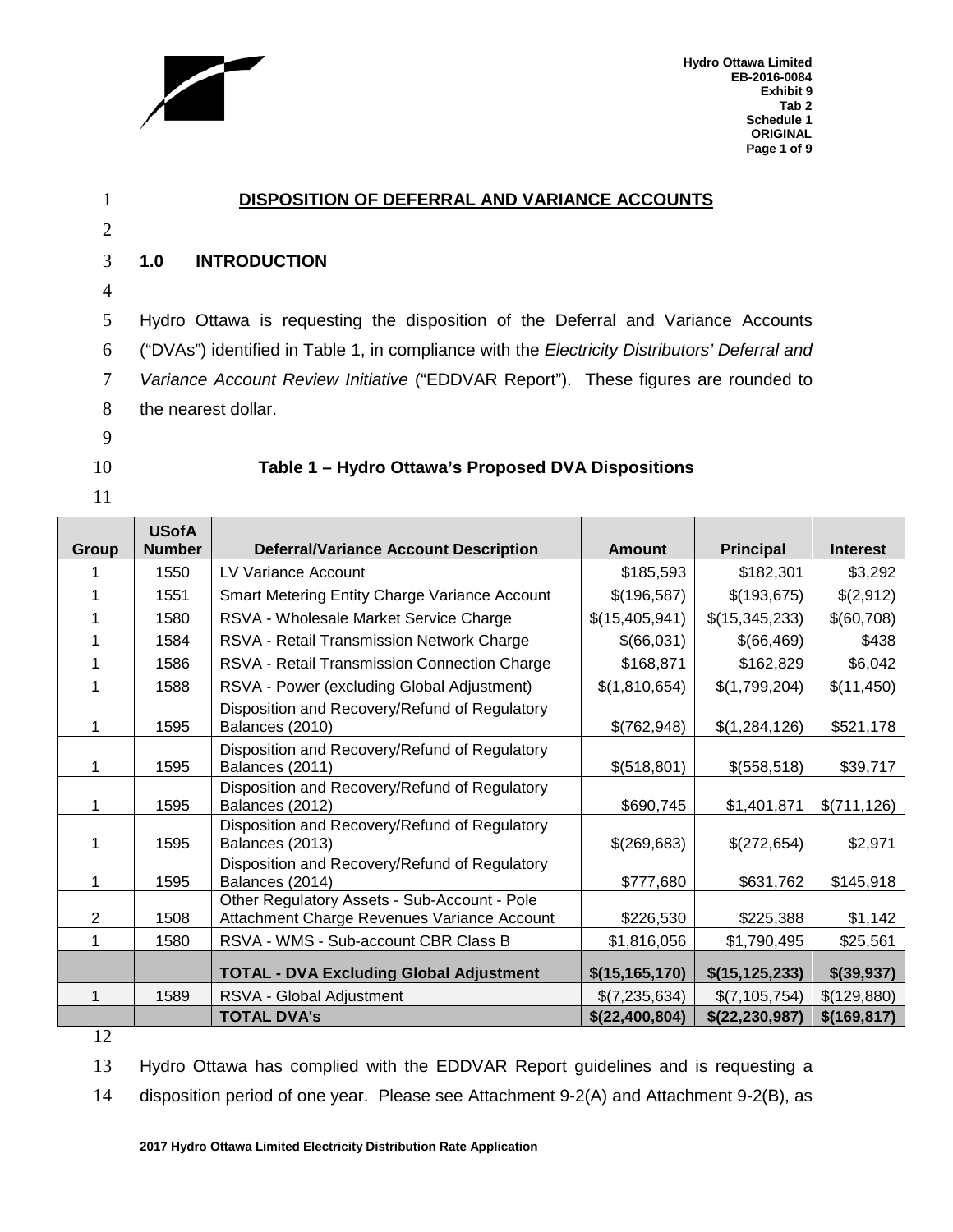

**Hydro Ottawa Limited EB-2016-0084 Exhibit 9 Tab 2 Schedule 1 ORIGINAL Page 2 of 9**

 part of Exhibit 9-2-1, for the complete Deferral and Variance Account (Continuity Schedule) and the rate rider for WMS – Sub Account CBR Class B.

 The principal and interest for each DVA are identified in Table 1. Per the Deferral and Variance Account (Continuity Schedule) Work Form – version 2.7 Excel spreadsheet posted by the OEB on its website July 21, 2016, principal balances are up to December 31, 2015 and interest is forecasted to December 31, 2016. Hydro Ottawa is proposing to dispose of a net \$22.4 million credit to customers. The amount for disposal includes Group 1 accounts and Group 2 account 1508 Other Regulatory Assets – Sub-Account Pole Attachment Charge Revenues Variance Account. Please note that Group 1 1580 WMS – Sub-Account CBR Class B is being disposed of using a separate model found in Attachment 9-2(B).

# **2.0 ACCOUNTS FOR WHICH HYDRO OTTAWA IS SEEKING DISPOSITION**

 Please refer to Table 1 above for a list of the DVAs for which Hydro Ottawa is seeking disposition.

 **3.0 ACCOUNTS FOR WHICH HYDRO OTTAWA IS NOT SEEKING DISPOSITION** 

 Hydro Ottawa is not proposing to seek disposition for Group 2 accounts in this Application, with the exception of 1508 Other Regulatory Assets – Sub-Account Pole Attachment Charge Revenues Variance. Hydro Ottawa is not requesting disposition of Account 1568 LRAMVA at this time.

## **4.0 VARIANCE ANALYSIS**

 **4.1 Balances proposed for disposition consistent with Audited Financial Statements**

 Hydro Ottawa confirms the amounts proposed for disposition align with Hydro Ottawa's 2015 Financial Statements. Hydro Ottawa used the 2017 updated Deferral and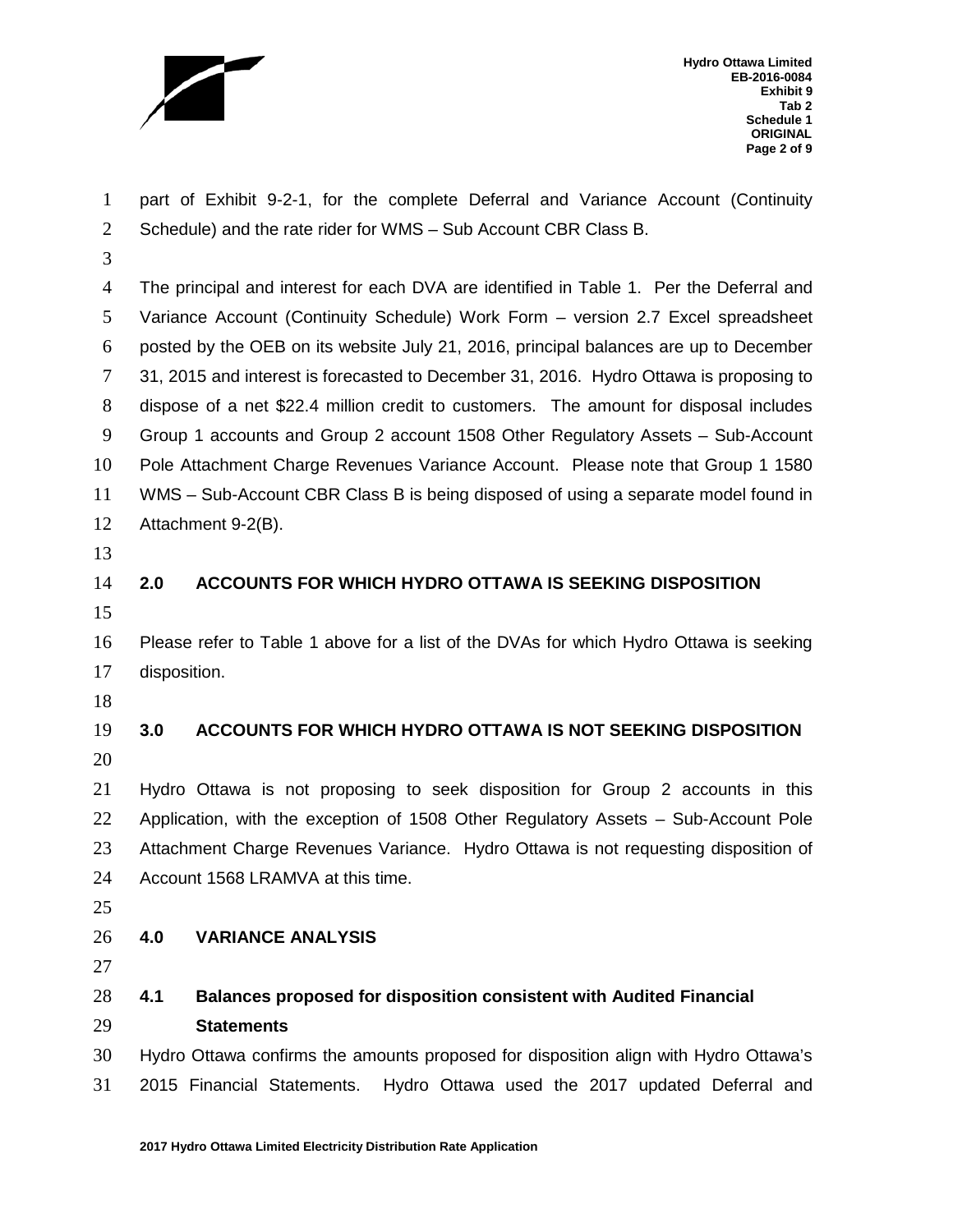

**Hydro Ottawa Limited EB-2016-0084 Exhibit 9 Tab 2 Schedule 1 ORIGINAL Page 3 of 9**

 Variance Account model that provides principal balances to December 31, 2015 and forecasted interest to December 31, 2016.

### **4.2 Explanation of Variances**

 Hydro Ottawa does not have any variances greater than the 5% threshold between the amounts proposed for disposition (Table 1 above) and the amount reported on the December 31, 2015 2.1.7 RRR, as per the EDDVAR Report in Attachment 9-2(A). Hydro Ottawa does not have any variances below the 5% threshold that relate to matters of principal and/or the cumulative effect of immaterial differences over several accounts that total to a material difference between what is proposed for disposition in total before forecasted interest and what is proposed for disposition in total before forecasted interest and what is recorded in the Reporting and Record Keeping Requirements ("RRR") filings.

- 
- 

### **5.0 ALLOCATION OF DVAS AND LENGTH OF DISPOSITION PERIOD**

 Hydro Ottawa is requesting a one-year rate rider for the recovery or refund of balances proposed for disposition. This adheres to the default disposition period in EDDVAR.

- 
- 

### **6.0 PROPOSED RATE RIDERS**

22 Tables 2 to 6 identify the proposed rate riders to clear the DVA balances in Group 1 and Group 2 accounts for which Hydro Ottawa is seeking disposition. All rate riders have a proposed recovery period of one year. Hydro Ottawa is complying with the allocators set out for the type of group or individual variance account. Hydro Ottawa has established a separate rate rider for market participants that settle directly with the Independent Electricity System Operator ("IESO").

Hydro Ottawa has proposed disposition of Account sub-account CBR Class B in

accordance with the OEB's *Accounting Guidance on Capacity Based Recovery*, issued

July 25, 2016.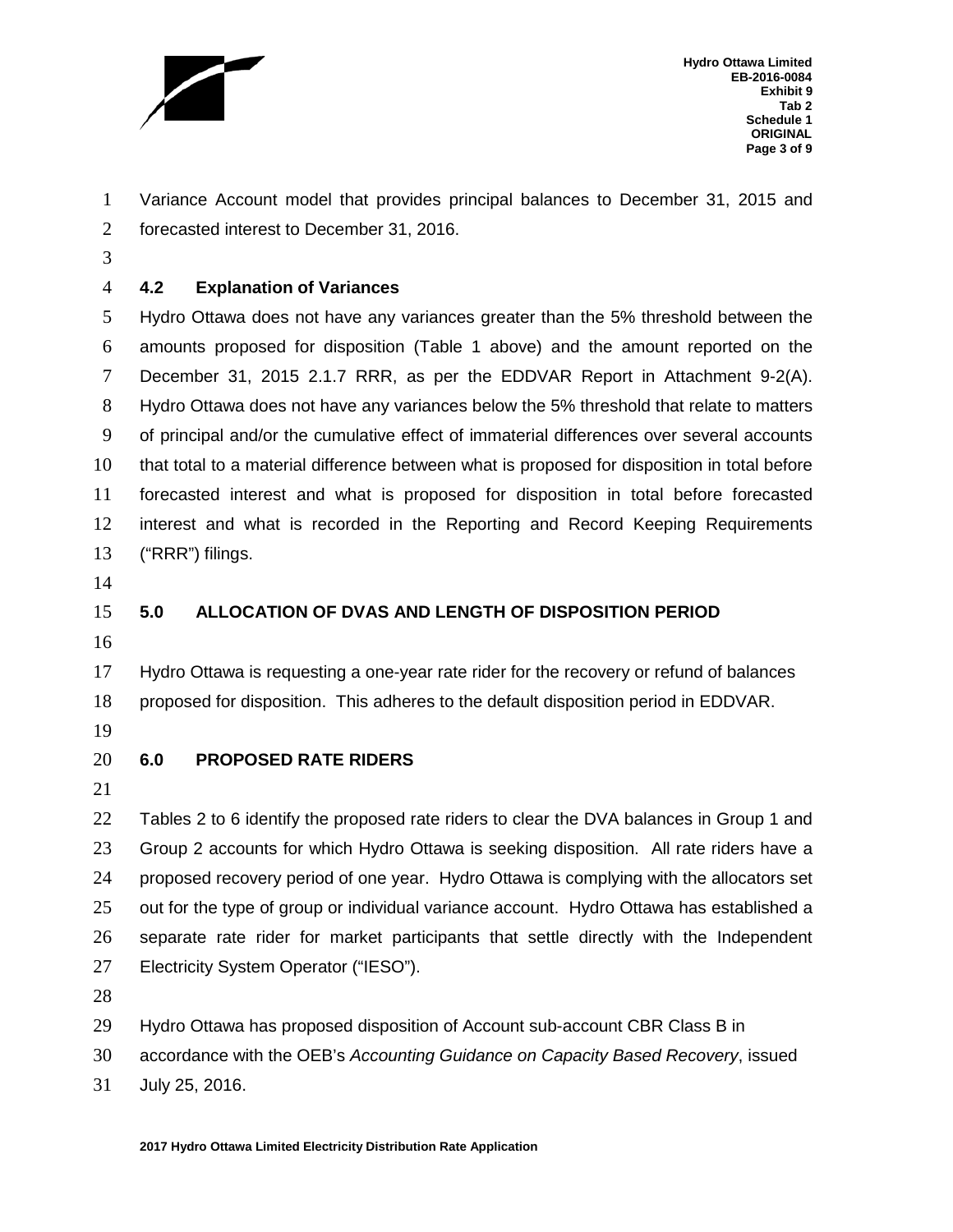

**Hydro Ottawa Limited EB-2016-0084 Exhibit 9 Tab 2 Schedule 1 ORIGINAL Page 4 of 9**

1

2 **Table 2 – Rate Riders for DVAs (excluding Global Adjustment)**

| <b>Rate Class</b><br>(Enter Rate Classes in cells<br>below)   | <b>Units</b> | kW/kWh/#<br>of Customers | <b>Allocated</b><br><b>Balance</b><br>(excluding<br>1589) | <b>Rate Rider for</b><br><b>Deferral/Variance</b><br><b>Accounts</b> |                         |
|---------------------------------------------------------------|--------------|--------------------------|-----------------------------------------------------------|----------------------------------------------------------------------|-------------------------|
| <b>RESIDENTIAL</b>                                            | kWh          | 2,198,259,000            | \$(120,538)                                               | (0.0001)                                                             | \$/kWh                  |
| <b>GENERAL SERVICE LESS</b><br>THAN 50KW                      | <b>kWh</b>   | 716,896,000              | \$<br>5,101                                               | 0.0000                                                               | \$/kWh                  |
| <b>GENERAL SERVICE 50 TO</b><br>1,499 KW                      | kW           | 6,908,640                | \$<br>80,935                                              | 0.0117                                                               | \$/kW                   |
| <b>GENERAL SERVICE 1,500 TO</b><br>4,999 KW                   | kW           | 1,877,691                | \$24,424                                                  | 0.0130                                                               | \$/kW                   |
| <b>LARGE USE</b>                                              | <b>kW</b>    | 1,119,726                | 17,238<br>\$                                              | 0.0154                                                               | \$/kW                   |
| UNMETERED SCATTERED<br><b>LOAD</b>                            | kWh          | 16,690,000               | \$<br>465                                                 | 0.0000                                                               | \$/kWh                  |
| STANDBY POWER GENERAL<br><b>SERVICE 50 TO 1,499 KW</b>        | <b>kW</b>    | $\blacksquare$           | \$<br>$\blacksquare$                                      | $\blacksquare$                                                       | \$/kW                   |
| <b>STANDBY POWER GENERAL</b><br>SERVICE 1,500 TO 4,999 KW     | <b>kW</b>    | 4,800                    | \$<br>$\overline{\phantom{a}}$                            |                                                                      | $\frac{\frac{1}{2}}{k}$ |
| STANDBY POWER GENERAL<br><b>SERVICE LARGE USE</b>             | kW           |                          | \$                                                        |                                                                      | \$/kW                   |
| <b>SENITEL LIGHTING</b>                                       | <b>kW</b>    | 216                      | \$<br>1                                                   | 0.0062                                                               | \$/kW                   |
| <b>STREET LIGHTING</b>                                        | <b>kW</b>    | 123,144                  | \$<br>1,215                                               | 0.0099                                                               | $\frac{\frac{1}{2}}{k}$ |
| MICROFIT AND MICRO-NET<br><b>METERING</b>                     |              |                          | \$                                                        |                                                                      |                         |
| <b>FIT</b>                                                    |              |                          | \$                                                        |                                                                      |                         |
| HCI, RESOP, OTHER<br><b>ENERGY RESOURCE</b><br><b>SERVICE</b> |              | $\overline{\phantom{a}}$ | \$                                                        |                                                                      |                         |
| <b>Total</b>                                                  |              |                          | $\mathbb{S}$<br>8,842                                     |                                                                      |                         |

3

4

5

6

7

8

9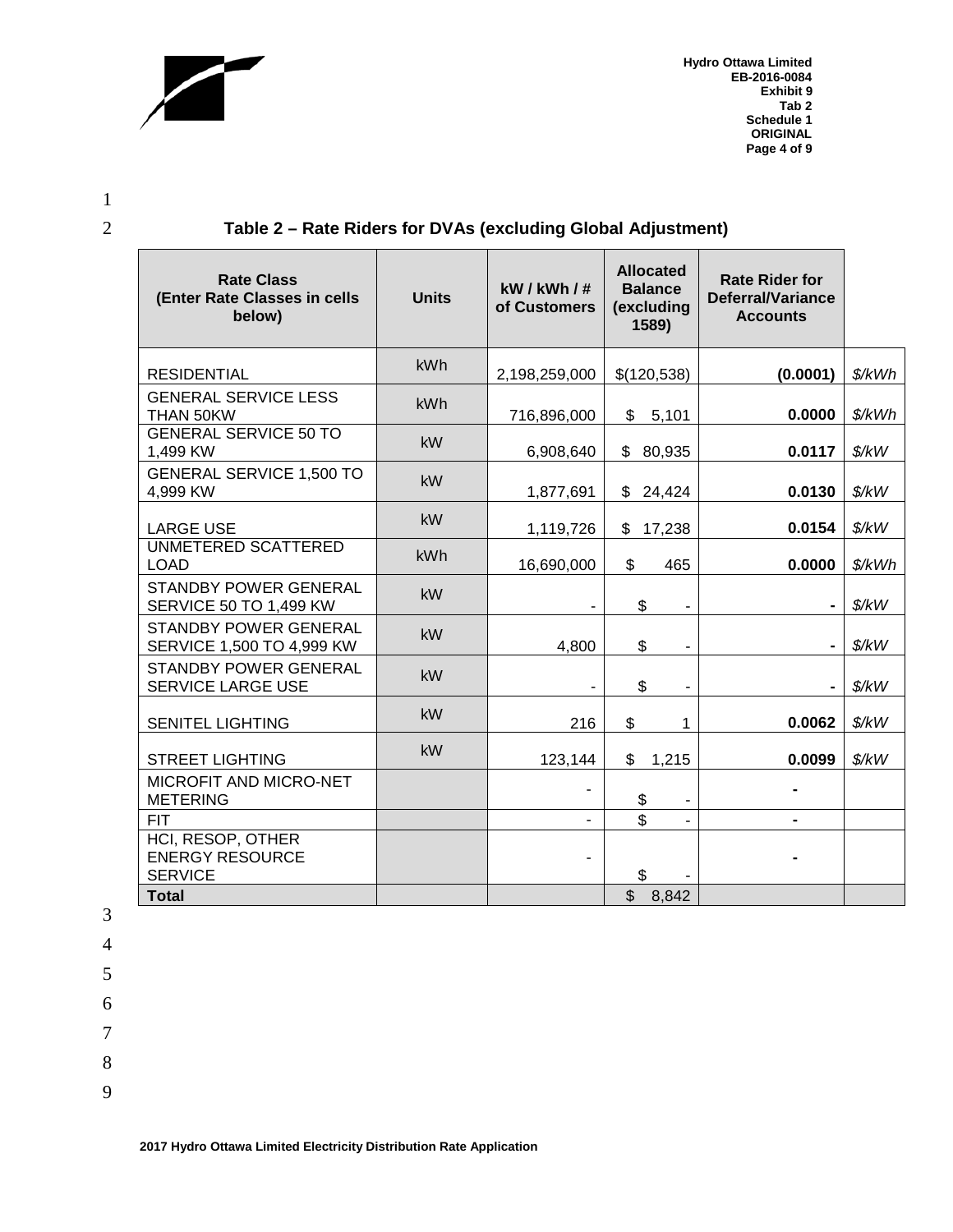

**Hydro Ottawa Limited EB-2016-0084 Exhibit 9 Tab 2 Schedule 1 ORIGINAL Page 5 of 9**

## 1 **Table 3 – Rate Riders for DVAs (excluding Global Adjustment) – NON-WMP**

| <b>Rate Class</b><br>(Enter Rate Classes in cells<br>below)   | <b>Units</b> | kW/kWh/#<br>of Customers | <b>Allocated</b><br><b>Balance</b><br>(excluding<br>1589) | <b>Rate Rider for</b><br><b>Deferral/Variance</b><br><b>Accounts</b> |                      |
|---------------------------------------------------------------|--------------|--------------------------|-----------------------------------------------------------|----------------------------------------------------------------------|----------------------|
| <b>RESIDENTIAL</b>                                            | kWh          | 2,198,259,000            | \$(5,154,933)                                             | (0.0023)                                                             | \$/kWh               |
| <b>GENERAL SERVICE LESS</b><br>THAN 50KW                      | kWh          | 716,896,000              | \$(1,681,126)                                             | (0.0023)                                                             | \$/kWh               |
| <b>GENERAL SERVICE 50 TO</b><br>1,499 KW                      | kW           | 6,908,640                | \$(6,817,980)                                             | (0.9869)                                                             | \$/kW                |
| <b>GENERAL SERVICE 1,500 TO</b><br>4,999 KW                   | kW           | 1,810,229                | \$(1,968,786)                                             | (1.0876)                                                             | \$/kW                |
| <b>LARGE USE</b>                                              | kW           | 1,119,726                | \$(1,452,153)                                             | (1.2969)                                                             | \$/kW                |
| UNMETERED SCATTERED<br><b>LOAD</b>                            | kWh          | 16,690,000               | \$<br>(39, 138)                                           | (0.0023)                                                             | \$/kWh               |
| <b>STANDBY POWER GENERAL</b><br><b>SERVICE 50 TO 1,499 KW</b> | <b>kW</b>    |                          | \$<br>-                                                   |                                                                      | \$/kW                |
| <b>STANDBY POWER GENERAL</b><br>SERVICE 1,500 TO 4,999 KW     | kW           | 4,800                    | \$                                                        |                                                                      | \$/kW                |
| <b>STANDBY POWER GENERAL</b><br>SERVICE LARGE USE             | kW           |                          | \$                                                        |                                                                      | \$/kW                |
| <b>SENITEL LIGHTING</b>                                       | kW           | 216                      | $\frac{1}{2}$<br>(113)                                    | (0.5211)                                                             | $\frac{\sqrt{2}}{2}$ |
| <b>STREET LIGHTING</b>                                        | kW           | 123,144                  | \$<br>(102, 367)                                          | (0.8313)                                                             | \$/kW                |
| MICROFIT AND MICRO-NET<br><b>METERING</b>                     |              |                          | \$                                                        |                                                                      |                      |
| <b>FIT</b>                                                    |              |                          | \$                                                        |                                                                      |                      |
| HCI, RESOP, OTHER<br><b>ENERGY RESOURCE</b><br><b>SERVICE</b> |              |                          | \$<br>$\overline{\phantom{a}}$                            |                                                                      |                      |
| <b>Total</b>                                                  |              |                          | \$(17,216,595)                                            |                                                                      |                      |

- 2 3
- 4
- 5
- 6
- 7
- 8
	-
- 9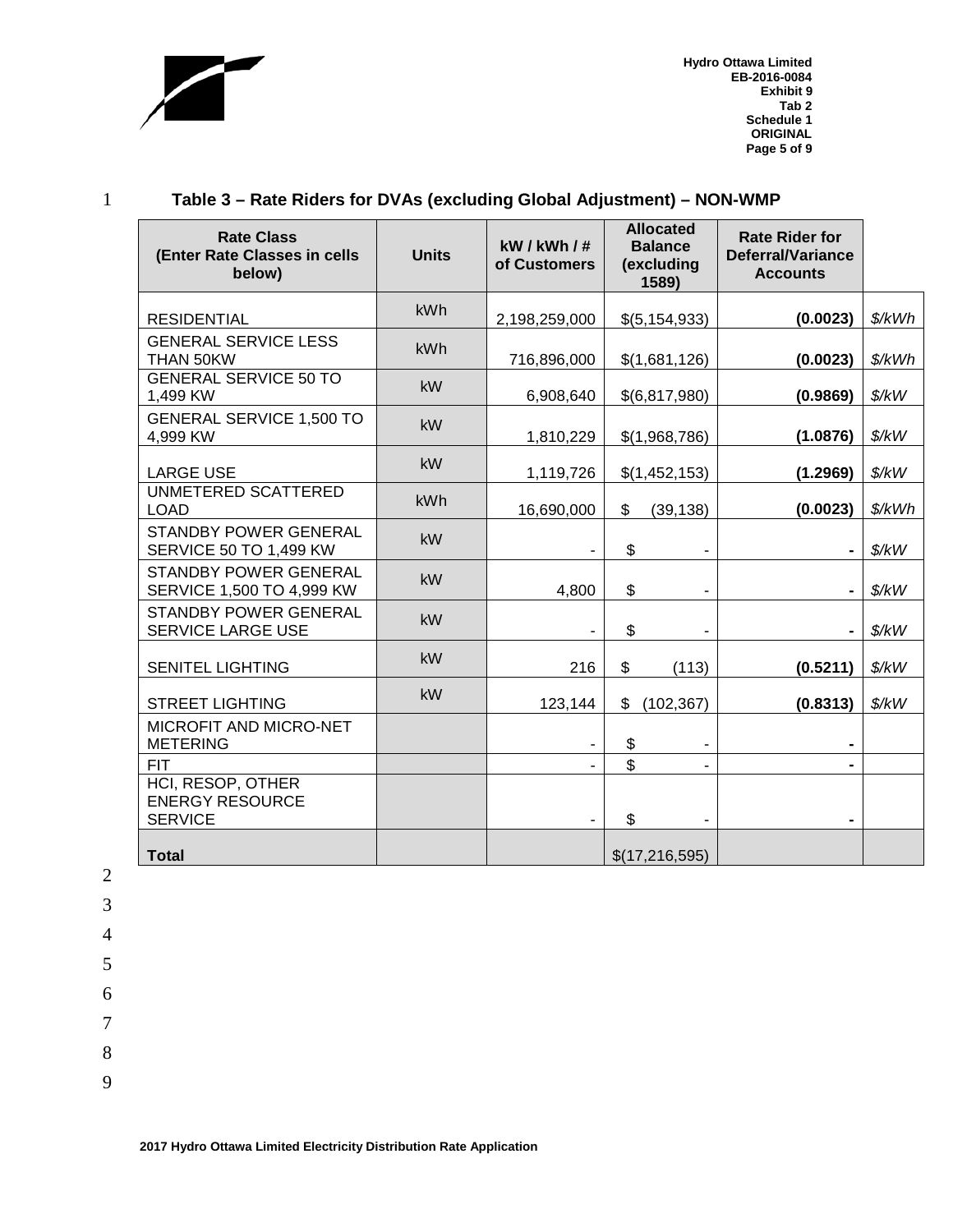

**Hydro Ottawa Limited EB-2016-0084 Exhibit 9 Tab 2 Schedule 1 ORIGINAL Page 6 of 9**

| <b>Rate Class</b><br>(Enter Rate Classes in cells below)      | <b>Units</b> | kWh           | <b>Balance of</b><br><b>RSVA-</b><br>Power -<br>Global<br><b>Adjustment</b> | <b>Rate Rider</b><br>for RSVA -<br>Power -<br><b>Global</b><br><b>Adjustment</b> |        |
|---------------------------------------------------------------|--------------|---------------|-----------------------------------------------------------------------------|----------------------------------------------------------------------------------|--------|
| <b>RESIDENTIAL</b>                                            | <b>kWh</b>   | 89,475,408    | \$<br>(192, 370)                                                            | (0.0021)                                                                         | \$/kWh |
| <b>GENERAL SERVICE LESS THAN</b><br>50KW                      | kWh          | 104,595,553   | \$<br>(224, 878)                                                            | (0.0021)                                                                         | \$/kWh |
| GENERAL SERVICE 50 TO 1,499<br><b>KW</b>                      | kWh          | 2,326,749,868 | \$(5,002,455)                                                               | (0.0021)                                                                         | \$/kWh |
| GENERAL SERVICE 1,500 TO 4,999<br><b>KW</b>                   | kWh          | 794,251,868   | \$(1,707,622)                                                               | (0.0021)                                                                         | \$/kWh |
| <b>LARGE USE</b>                                              | kWh          | 5,279,650     | \$<br>(11, 351)                                                             | (0.0021)                                                                         | \$/kWh |
| UNMETERED SCATTERED LOAD                                      | kWh          |               | \$                                                                          |                                                                                  | \$/kWh |
| <b>STANDBY POWER GENERAL</b><br><b>SERVICE 50 TO 1,499 KW</b> | kWh          |               | \$                                                                          |                                                                                  | \$/kWh |
| <b>STANDBY POWER GENERAL</b><br>SERVICE 1,500 TO 4,999 KW     | kWh          |               | \$                                                                          |                                                                                  | \$/kWh |
| <b>STANDBY POWER GENERAL</b><br>SERVICE LARGE USE             | kWh          |               | \$<br>-                                                                     |                                                                                  | \$/kWh |
| <b>SENITEL LIGHTING</b>                                       | kWh          |               | \$                                                                          |                                                                                  | \$/kWh |
| <b>STREET LIGHTING</b>                                        | kWh          | 45,097,288    | \$<br>(96, 958)                                                             | (0.0021)                                                                         | \$/kWh |
| MICROFIT AND MICRO-NET<br><b>METERING</b>                     |              |               | \$                                                                          |                                                                                  |        |
| <b>FIT</b>                                                    |              |               | \$<br>$\blacksquare$                                                        | $\blacksquare$                                                                   |        |
| HCI, RESOP, OTHER ENERGY<br><b>RESOURCE SERVICE</b>           |              |               | \$.                                                                         |                                                                                  |        |
| <b>Total</b>                                                  |              |               | \$(7,235,634)                                                               |                                                                                  |        |

## 1 **Table 4 – Rate Riders for DVAs – Global Adjustment**

7 8

9

10

11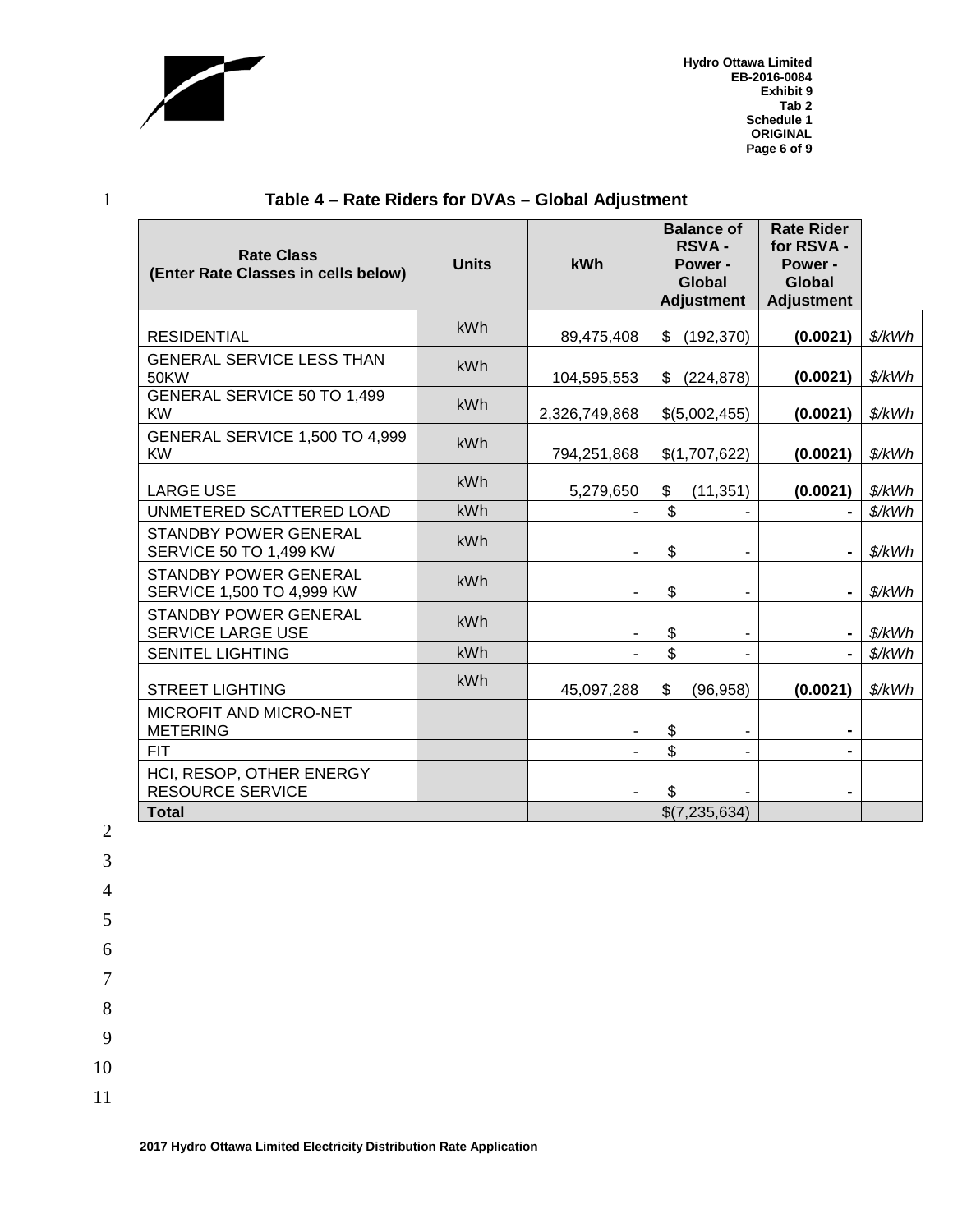

2

**Hydro Ottawa Limited EB-2016-0084 Exhibit 9 Tab 2 Schedule 1 ORIGINAL Page 7 of 9**

## 1 **Table 5 – Rate Rider for Group 2 Accounts**

| <b>Rate Class</b><br>(Enter Rate Classes in cells below)      | <b>Units</b>               | # of<br><b>Customers</b> | <b>Balance of</b><br>Group 2<br><b>Accounts</b> |                          | <b>Rate Rider</b><br>for RSVA -<br>Power -<br><b>Global</b><br><b>Adjustment</b> |                        |
|---------------------------------------------------------------|----------------------------|--------------------------|-------------------------------------------------|--------------------------|----------------------------------------------------------------------------------|------------------------|
|                                                               | $#$ of<br><b>Customers</b> |                          |                                                 |                          |                                                                                  | per<br>customer<br>per |
| <b>RESIDENTIAL</b>                                            |                            | 301,258                  | $\mathfrak{S}$                                  | 67,479                   | \$<br>0.02                                                                       | month                  |
| <b>GENERAL SERVICE LESS THAN</b><br><b>50KW</b>               | <b>kWh</b>                 | 716,896,000              | $\mathfrak{S}$                                  | 22,006                   | 0.0000                                                                           | \$/kWh                 |
| <b>GENERAL SERVICE 50 TO 1,499</b><br><b>KW</b>               | kW                         | 6,908,640                | \$                                              | 89,249                   | 0.0129                                                                           | \$/kW                  |
| GENERAL SERVICE 1,500 TO 4,999<br><b>KW</b>                   | <b>kW</b>                  | 1,877,691                | $\mathfrak{S}$                                  | 26,933                   | 0.0143                                                                           | \$/kW                  |
| <b>LARGE USE</b>                                              | <b>kW</b>                  | 1,119,726                | $\mathsf{\$}$                                   | 19,009                   | 0.0170                                                                           | \$/kW                  |
| UNMETERED SCATTERED LOAD                                      | <b>kWh</b>                 | 16,690,000               | \$                                              | 512                      | 0.0000                                                                           | \$/kWh                 |
| <b>STANDBY POWER GENERAL</b><br><b>SERVICE 50 TO 1,499 KW</b> | kW                         |                          | \$                                              | $\overline{\phantom{a}}$ | $\blacksquare$                                                                   | \$/kW                  |
| <b>STANDBY POWER GENERAL</b><br>SERVICE 1,500 TO 4,999 KW     | kW                         | 4,800                    | \$                                              | $\blacksquare$           |                                                                                  | \$/kW                  |
| <b>STANDBY POWER GENERAL</b><br>SERVICE LARGE USE             | <b>kW</b>                  | $\overline{\phantom{a}}$ | \$                                              | $\overline{\phantom{a}}$ |                                                                                  | \$/kW                  |
| <b>SENITEL LIGHTING</b>                                       | <b>kW</b>                  | 216                      | \$                                              | 1                        | 0.0068                                                                           | \$/kW                  |
| <b>STREET LIGHTING</b>                                        | kW                         | 123,144                  | $\mathfrak{L}$                                  | 1,340                    | 0.0109                                                                           | \$/kW                  |
| MICROFIT AND MICRO-NET<br><b>METERING</b>                     |                            |                          | \$                                              |                          |                                                                                  |                        |
| <b>FIT</b>                                                    |                            |                          | $\mathfrak{S}$                                  |                          |                                                                                  |                        |
| HCI, RESOP, OTHER ENERGY<br><b>RESOURCE SERVICE</b>           |                            |                          | \$                                              |                          |                                                                                  |                        |
| <b>Total</b>                                                  |                            |                          | $\mathfrak{S}$                                  | 226,530                  |                                                                                  |                        |

- 7
- 8 9
- 10
- 11
- 12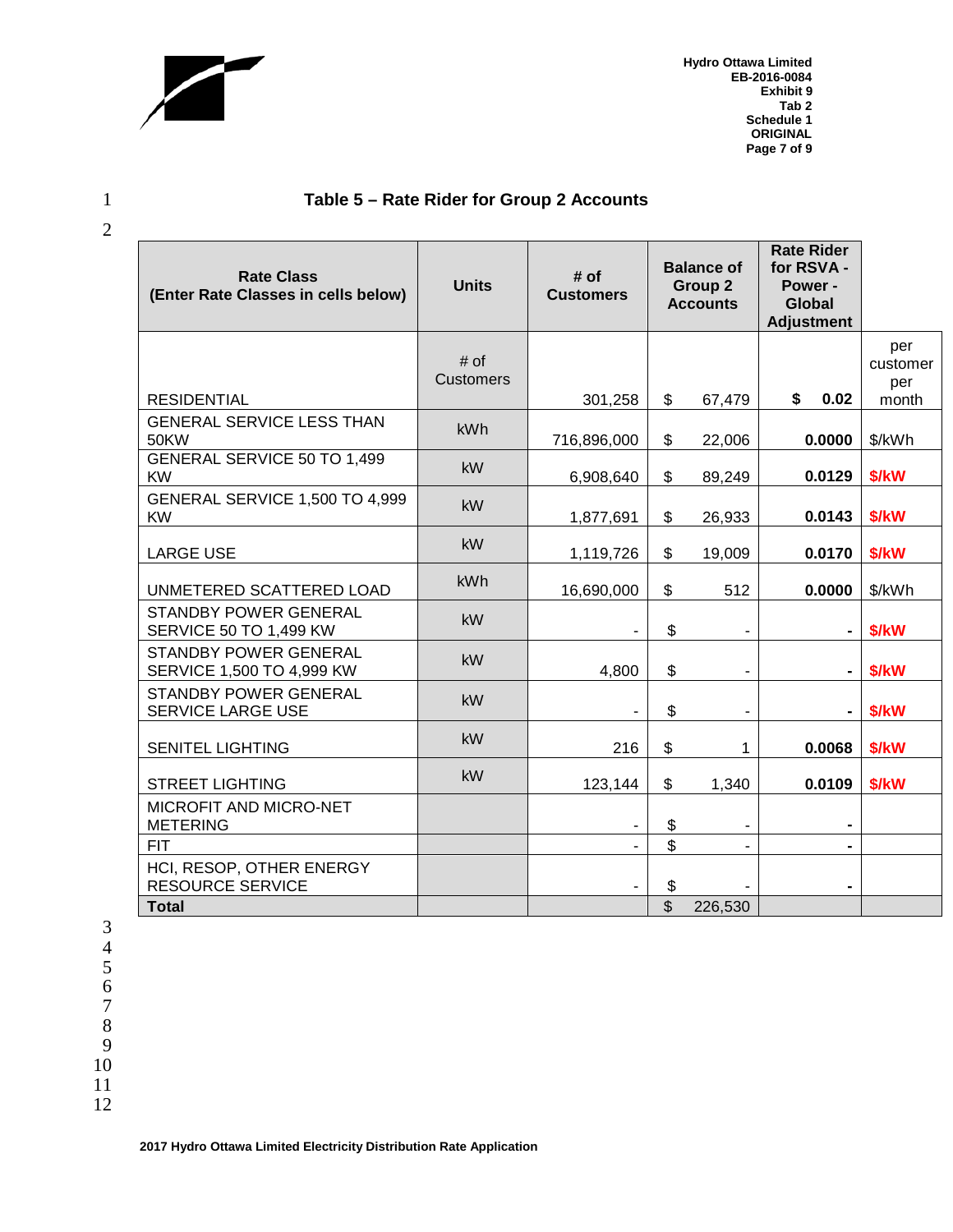

2

**Hydro Ottawa Limited EB-2016-0084 Exhibit 9 Tab 2 Schedule 1 ORIGINAL Page 8 of 9**

| <b>Rate Class</b><br>(Enter Rate Classes in cells below)      | <b>Units</b> | # of<br><b>Customers</b> | <b>Allocated</b><br><b>Balance</b><br>(1580 WMS -<br>Sub-<br><b>Account</b><br><b>CBR Class</b><br><b>B</b> only) |                | <b>Rate Rider</b><br>for RSVA -<br>Power -<br><b>Global</b><br><b>Adjustment</b> |        |
|---------------------------------------------------------------|--------------|--------------------------|-------------------------------------------------------------------------------------------------------------------|----------------|----------------------------------------------------------------------------------|--------|
| <b>RESIDENTIAL</b>                                            | <b>kWh</b>   | 2,198,259,000            | \$                                                                                                                | 590,991        | 0.00027                                                                          | \$/kWh |
| <b>GENERAL SERVICE LESS THAN</b><br>50KW                      | kWh          | 716,896,000              | \$                                                                                                                | 192,734        | 0.00027                                                                          | \$/kWh |
| GENERAL SERVICE 50 TO 1,499<br><b>KW</b>                      | <b>kWh</b>   | 2,907,445,000            | \$                                                                                                                | 781,652        | 0.00027                                                                          | \$/kWh |
| GENERAL SERVICE 1,500 TO 4,999<br><b>KW</b>                   | kWh          | 839,564,806              | \$                                                                                                                | 225,713        | 0.00027                                                                          | \$/kWh |
| <b>LARGE USE</b>                                              | kWh          | 32,476,332               | \$                                                                                                                | 8,731          | 0.00027                                                                          | \$/kWh |
| UNMETERED SCATTERED LOAD                                      | kWh          | 16,690,000               | \$                                                                                                                | 4,487          | 0.00027                                                                          | \$/kWh |
| <b>STANDBY POWER GENERAL</b><br><b>SERVICE 50 TO 1,499 KW</b> | kWh          |                          | \$                                                                                                                |                |                                                                                  | \$/kWh |
| <b>STANDBY POWER GENERAL</b><br>SERVICE 1,500 TO 4,999 KW     | kWh          | -                        | \$                                                                                                                | $\blacksquare$ |                                                                                  | \$/kWh |
| <b>STANDBY POWER GENERAL</b><br>SERVICE LARGE USE             | <b>kWh</b>   |                          | \$                                                                                                                |                |                                                                                  | \$/kWh |
| <b>SENITEL LIGHTING</b>                                       | kWh          | 48,000                   | \$                                                                                                                | 13             | 0.00027                                                                          | \$/kWh |
| <b>STREET LIGHTING</b>                                        | kWh          | 43,653,000               | \$                                                                                                                | 11,736         | 0.00027                                                                          | \$/kWh |
| MICROFIT AND MICRO-NET<br><b>METERING</b>                     |              |                          | \$                                                                                                                |                |                                                                                  |        |
| <b>FIT</b>                                                    |              |                          | \$                                                                                                                |                |                                                                                  |        |
| HCI, RESOP, OTHER ENERGY<br><b>RESOURCE SERVICE</b>           |              |                          | \$                                                                                                                |                |                                                                                  |        |
| <b>Total</b>                                                  |              |                          |                                                                                                                   | \$1,816,057    |                                                                                  |        |

#### 1 **Table 6 – Rate Rider for WMS – Sub-account CBR Class B**

- 3
- 4 5
- 

## 6 **7.0 RATE RIDER FOR GLOBAL ADJUSTMENT**

7

8 Hydro Ottawa has both Class A and Class B Global Adjustment ("GA") customers.

9 Historically, the disposition of USofA 1589 – RCVA – Global Adjustment is allocated to

10 all non-Regulated Price Plan ("RPP") customers on a kWh basis. This method has been